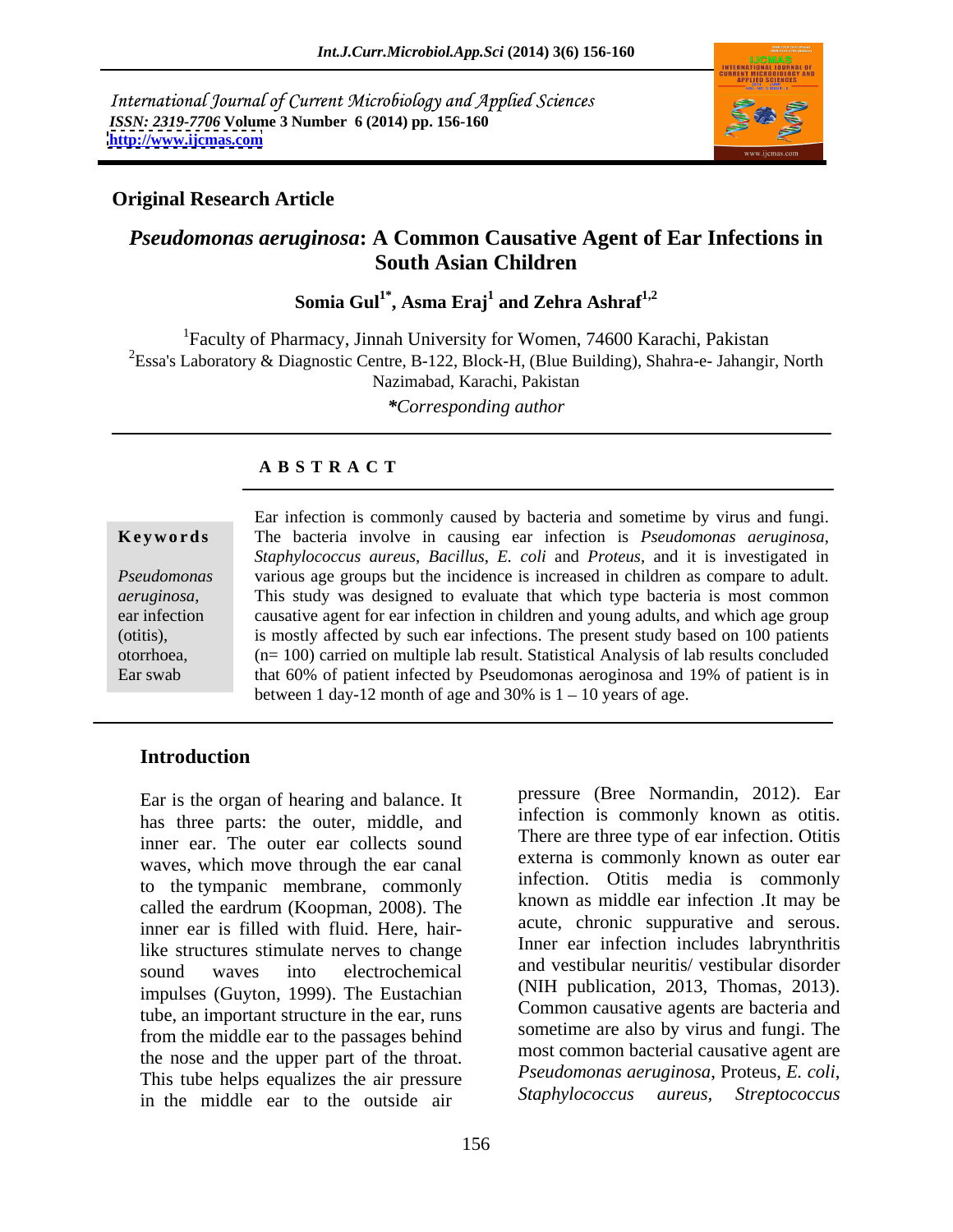*pneumonia, Haemophilis influenza,*  chronic suprative otitis media, the *Moraxella catarrhalis, Strptococcus pyogens and common aerobes include Peptostreptococcus, Prevotella*  same in children and adult. It incidence *melaninogenica and B. fragilis* occur more in low socioeconomic group, (Purushothama V. Dasaraju, 2005). Ear malnourish, and poor sanitation (Tanmoy infection is widely occur in children tab, 2011). In 2010, a comparative study because immune system is still developing, this make harder to fight infection (Di Francesco R, 2008). The other important factor is of smaller baercteriological profile of either ear. 60% Eustachian tube. This makes it difficult to left ear, 50% right ear. 65 % male were drain out of the ear even in the normal affected mainly in right earabout 35% condition (Kilpi, 2001, Browning G, 2008). If the Eustachian tube are swollen infection (NAMJ, 2013). In 2012, the or blocked with mucous, due to cold or study of Christophere G, discuss about the any other respiratory infection, fluid not able to drain. The ear infection most commonly presented with pain is usually differential diagnosis of otorrhea which is unilateral and may or may not associate mostly due to middle ear infection with fever. Otorrhoea is discharge from (Strophen, 2013). The aim of our study is ear which causes relieve of pain with to find out the major bacterial causative spontaneous perforation of ear drum (Sani agent of ear infection. Through survey S, 2005, NIH publication, 2012). It may report we also investigate in which age also present with hear loss and may or may not lymphadenopathy. Drainage from the ear may be thick and yellow or bloody. If this occurs, the eardrum has  $\tau_{\text{min}}$  and  $\tau_{\text{min}}$  and  $\tau_{\text{max}}$  and  $\tau_{\text{max}}$  and  $\tau_{\text{max}}$  and  $\tau_{\text{max}}$  and  $\tau_{\text{max}}$  and  $\tau_{\text{max}}$  and  $\tau_{\text{max}}$  and  $\tau_{\text{max}}$  and  $\tau_{\text{max}}$  and  $\tau_{\text{max}}$  and probably burst (rupture). The hole in the eardrum often heals by itself in a few weeks. Untreated ear infection complicate into mastoiditis, damage of adjacent structure example facial nerve, <sup>belonging</sup> to various categories of our semicircular canals which result into vertigo and conductive deafness (Hazel everit, 2012) The untreated internal ear infection complicate in to meningitis and also lead to complte deafness when labyrinthitis is diffuse all or almost all the endings of the acoustic nerve in the internal ear (Coker TR, 2010 and Hazel everit, 2012). Patterns who were selected were many

In 2011, a prospective study was towards Clinico microbial evaluation of

commonest bacteria isolated were pseudomonas. Prevalence of organism is has been conducted on bilaterally discharge ear infection at Government medical college, India towards baercteriological profile of either ear. 60% affected mainly in right earabout 35% mild, 20% moderate and 5% severe evaluation of otorrhea (ear discharge) in children and evaluation of ear ache agent of ear infection. Through survey group ear infection is mostly common.

# **Materials and Methods**

conducted at IGM hospital, in India survey report we observed that different The survey was conducted among 100 individuals are include infants, children and adult (either male or female) of various age group (1 day- 60 year), belonging to various categories of our society in Karachi. This study based on evidences of bacterial infection specially. For this purpose general interview were taken from various laboratories. Survey was scrutinized using common language and general health care questionnaire include were name, age, sex, pain, fever, ear discharge either from right ear. The patients who were selected were finally subjected to a complete ear pus discharge (otorrhoea) investigation. According to a survey report we observed that different age group infected by different bacteria having ear infection.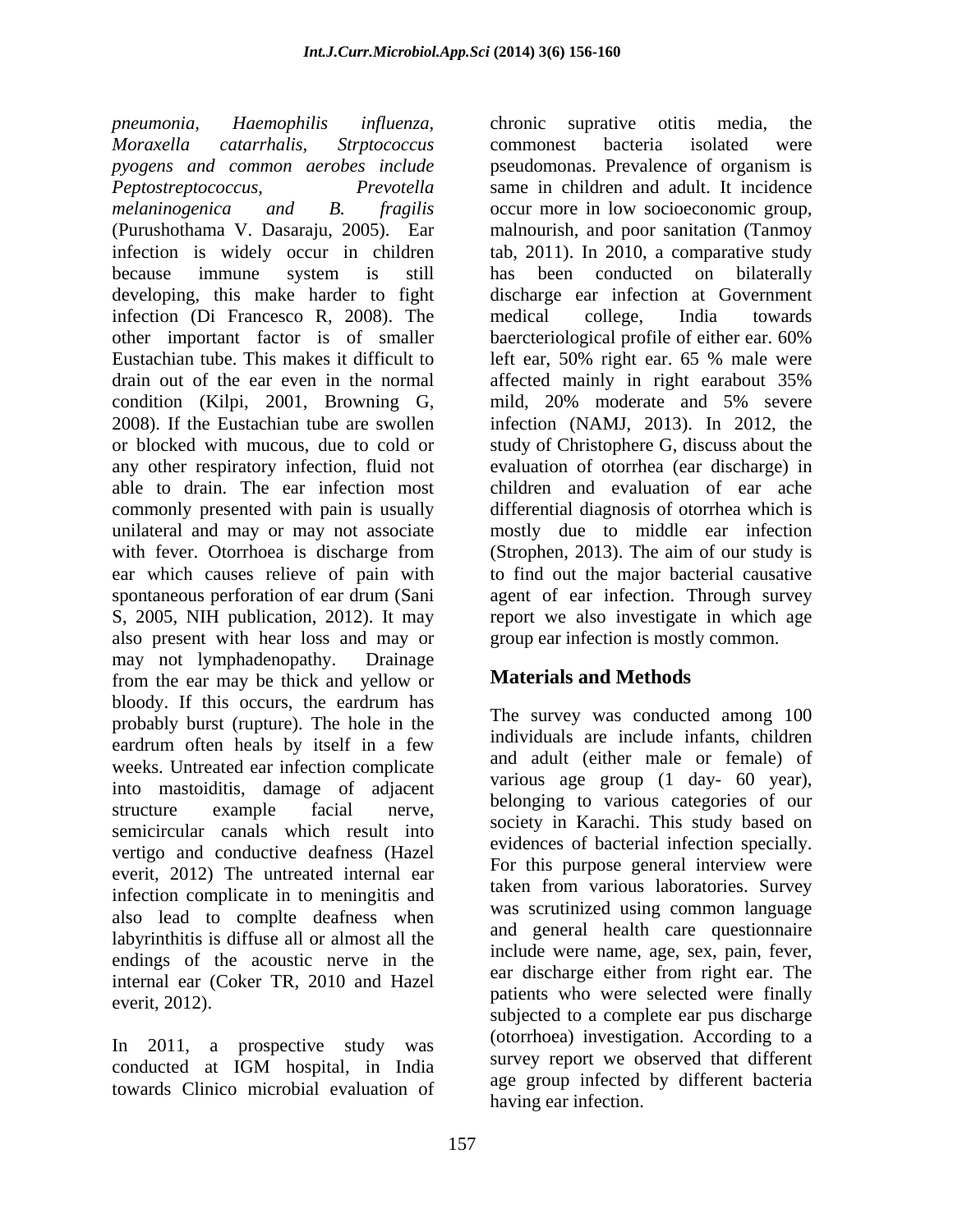The result was expressed in percentage to infection and in which age group it is aureus. It is gram negative organism also

Among total 100 sample size studies we caused by *Pseudomonas aeruginosa*. between 1 year- 10 years of children.

Ear infection is also known as otitis and it may be bacterial, viral and fungal. This study based on bacterial ear infection. It present with symptom of pain, edema, tenderness of soft tissue with a purulent discharge. As microbiological factor the *Proteus mirabilus, Baccilus and E.coli* (Brain Bullard, 2005). Pseudomonas pressure change in middle ear and<br>examples become an important cause obstruction in Eustachian tube. aeruginosa has become an important cause immunocompromized patient it may be children. It can obtain infection from<br>life threatening if infection is complicated. More mother during pregnancy as in life threatening if infection is complicated;<br>the unit of the most frequent found organism is chorioamniotis, traumatic delivery by other most frequent found organism is gram negative organism staph aureus. This survey study of 100 patients was observed that in South Asia commonly ear infection caused by Pseudomonas. Other organism mostly found is staphylococcus. Another observation according to survey According to observation of  $(Table # 1)$ illustrate that 60% cases was found to be outlis is commonly found. This study caused by *Pseudomonas aeruginosa*, 31% of *Staphylococcus aureus*, 5% of *Proteus*, 2% of Bacillus and 2% of *E. coli*. These entire organism involved in otitis. The was effected by ear infection (IshKR, graphical representation of no. of patient

**Statistical Analysis** verses microorganism (figure:1) conclude investigate the common cause of ear most common organism found is staph commonly occur by using standard effected to immunocompromized patient. statistical tool. The prevalence of organism is same in **Results and Discussion Constanting Exercise 2 and Sevidence** found related to organism observed that 60% cases were found to be According to age ear infection is 19% is According to literature review discuss in between  $1$ day  $-12$  month and  $22\%$  is this study evaluate that prevalence of that the common causative agent is *Pseudomonas aeruginosa*. The second aureus. It is gram negative organism also children and adult . In our study there is no evidence found related to organism difference in children and adult. These organism have mostly effected to low socioeconomic group due to poor hygienic condition and poor living condition. According to literature review discuss in this study evaluate that prevalence of middle ear infection is frequently found (Strophen, 2013).

bacteria such as *Pseudomonas*  children frequently found due to small *aeruoginosa, Staphylococcus aureus,*  Eustachian tube and during inflammation of infection especially in immunodeficiency due to recent illness in Ear infection is mostly found in infant and children due to allergy, mechanical obstruction, birth trauma, top feeding, pacifier use and iatrogenic or medical cause, bacterial infection in infant and with increase mucous production lead to pressure change in middle ear and obstruction in Eustachian tube, immunodeficiency due to recent illness in children. It can obtain infection from mother during pregnancy as in chorioamniotis, traumatic delivery by forceps and vaccum as well as frequent use of certain drug during pregnancy weaken the immune system of baby.

> in (table.2) illustrate in which age group otitis is commonly found. This study showed that almost infant and children are mostly affected. The previous study also showed that under five year of children was effected by ear infection (IshKR, 2004, Ferede, 2001).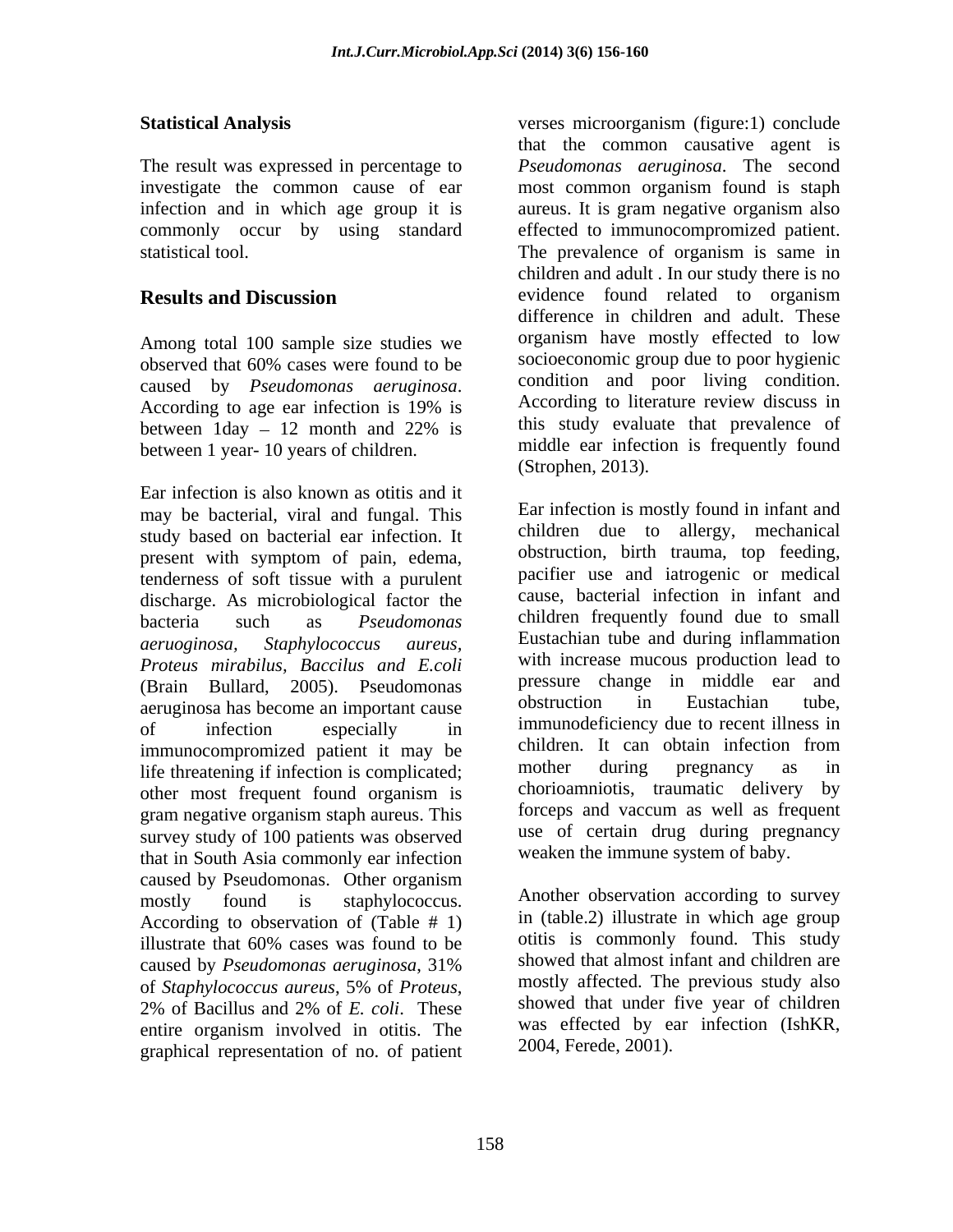### *Int.J.Curr.Microbiol.App.Sci* **(2014) 3(6) 156-160**

| <b>S.no</b> Micro organism                        | No. of patien.                                                  | <b>Percentage</b> %                                                                    |
|---------------------------------------------------|-----------------------------------------------------------------|----------------------------------------------------------------------------------------|
| Pseudomonas aeruginosa                            | -60                                                             | 60%                                                                                    |
| Staphylococcus aureus<br>$\overline{\phantom{a}}$ | $\mathbf{A}$ and $\mathbf{A}$ and $\mathbf{A}$ and $\mathbf{A}$ | 210'                                                                                   |
| Bacil                                             |                                                                 |                                                                                        |
| Proteius mirabillus                               |                                                                 | F''<br>the contract of the contract of the contract of the contract of the contract of |
| Escherichia Coli                                  |                                                                 |                                                                                        |

## **Table.1** Percentage of Micro organism causes Infection.

## **Figure.1** Graphical Representation



## **Table.2** Percentage of Different Age Group infected by Ear infection

| <b>Age group</b> | No. of patient | <b>Percentage</b>    |
|------------------|----------------|----------------------|
| 1 day - 12 month |                | 19%                  |
| $-10$ year       |                |                      |
| $11 - 20$ year   |                | 12%                  |
| $21 - 30$ year   |                | 2270                 |
| 31 - 40 year     |                | $\sim$ $\sim$ $\sim$ |
| $41 - 50$ year   |                |                      |
| $51 - 60$ year   |                |                      |
| $61 - 70$ year   |                |                      |

## **Figure.2** Graphical Representation